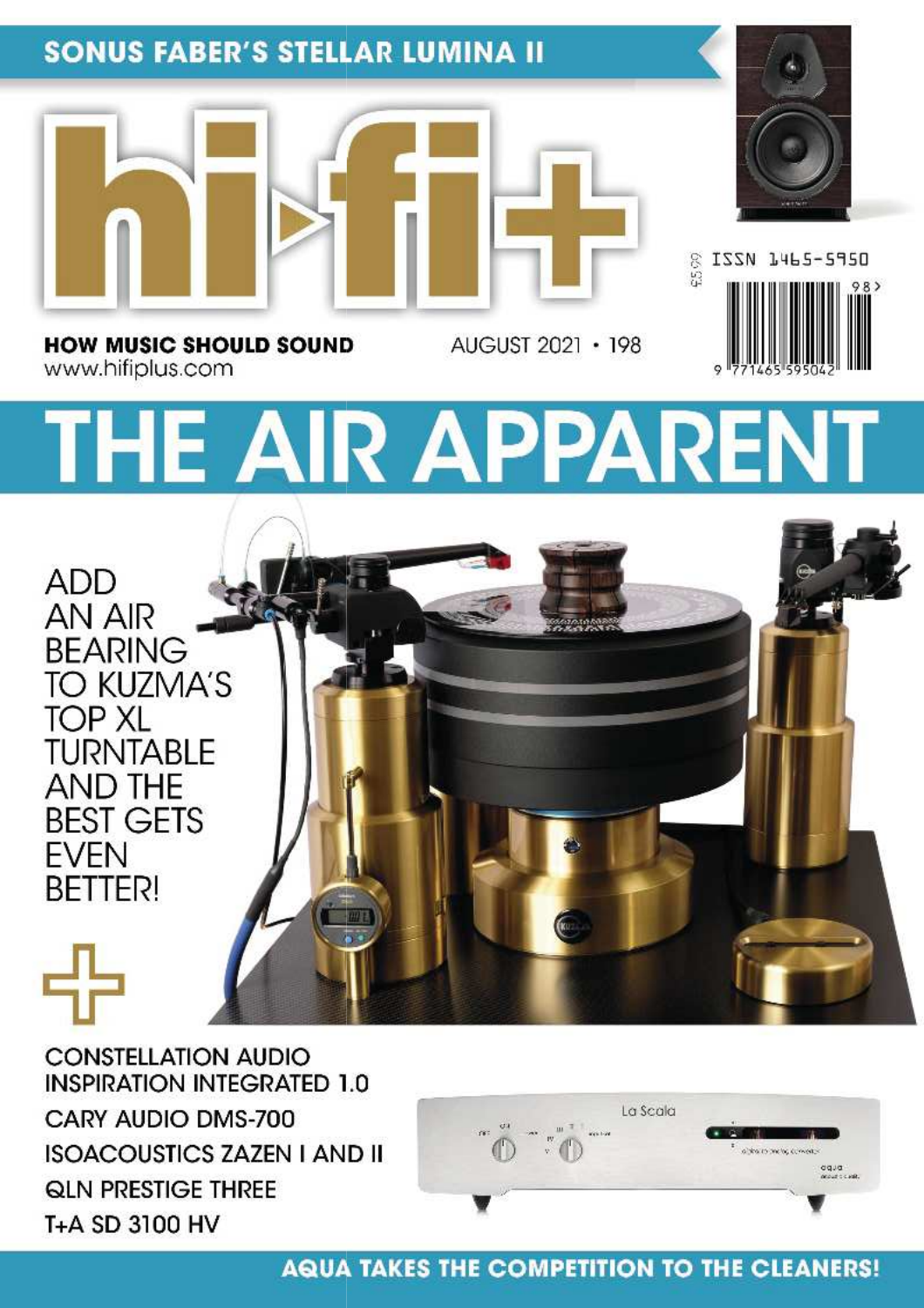## **PAPA THEP** EQUIPMENT REVIEW

# **Aqua LinQ and La Scala MkII Optologic DAC**

E very once in a while, the reviewing malarkey unveils a product that is so exciting that all you can do is sit back and play as much music as possible before the plus size lady sings, or in this case the editor demands copy. This pairing from Aqua in Italy turned out to be just such a product, OK it's two pieces but put them together and you have one hell of a digital streaming system.

The Aqua La Scala MkII is a DAC, an R2R ladder DAC that has been around for a few years but remains a very strong contender in a competitive field. I reviewed it for these pages in 2018 and got a very enjoyable result. The Aqua LinQ is its partnering streamer, it's not your usual UPnP device that's based on a common chipset but a modular design that can be fitted with renderers for different streaming protocols. This sample was supplied with something called HQPlayer, a software streaming engine that I've not seen embedded in a piece of audio hardware before but is rather the domain of the computer audio enthusiast with the inclination to go deeper.

Aqua (Acoustic Quality) offer a UPnP module for the LinQ and have a Squeezelite renderer option 'coming soon' but they have clearly taken a shining to HQPlayer and it's not hard to hear why. What is hard to understand is that no-one else appears to have done the same. Maybe it's not very well known; I hadn't heard of it until now, and maybe it's difficult to integrate into an app controlled streamer without the range of controls available on a PC. HQPlayer in software form is

enormously configurable, confusingly so for the non-geek. You can stream all the key formats including RAW, upsample to 32-bit/1.536MHz (and downsample), choose from nine levels of dither, use one of 12 delta/sigma modulators and playback in up to 7.1 channels and that's just skimming the surface. It makes JRiver look like child's play and runs counter to those of us born and raised on the ethos of 'less is more'. And yet in the hands of the engineers at Aqua's Milan base, HQPlayer turns out to be quite remarkably transparent.

To get back to La Scala MkII Optologic to give it its full name, this is the middle model in Aqua's three strong DAC range and is based on the company's proprietary FPGA based digital decoding engine. It uses galvanic and magnetic isolation between engine and converter, discreet R2R ladder DACs (rather than chips) and has a pair of triode valves in its output stage – these can be seen if you peer through the slot on the front panel. The power supply for the anode on these valves is a virtual battery type and both analogue and digital halves of La Scala have their own low noise power supplies. Inputs include both flavours of coaxial (BNC and RCA), AES/ EBU balanced, USB for PCM sample rates above 384kHz and DSD over DSD128 and the option of AT&T fibre. Then there tis he Aqua's I2S connector for use with their CD transport and the LinQ, this uses a Neutrik ethercon RJ45 pro ethernet connector with an XLR style metal cover but can also be used with regular ethernet connections. A good quality AQLink cable is supplied with the streamer for obvious reasons and  $\blacktriangleright$ 

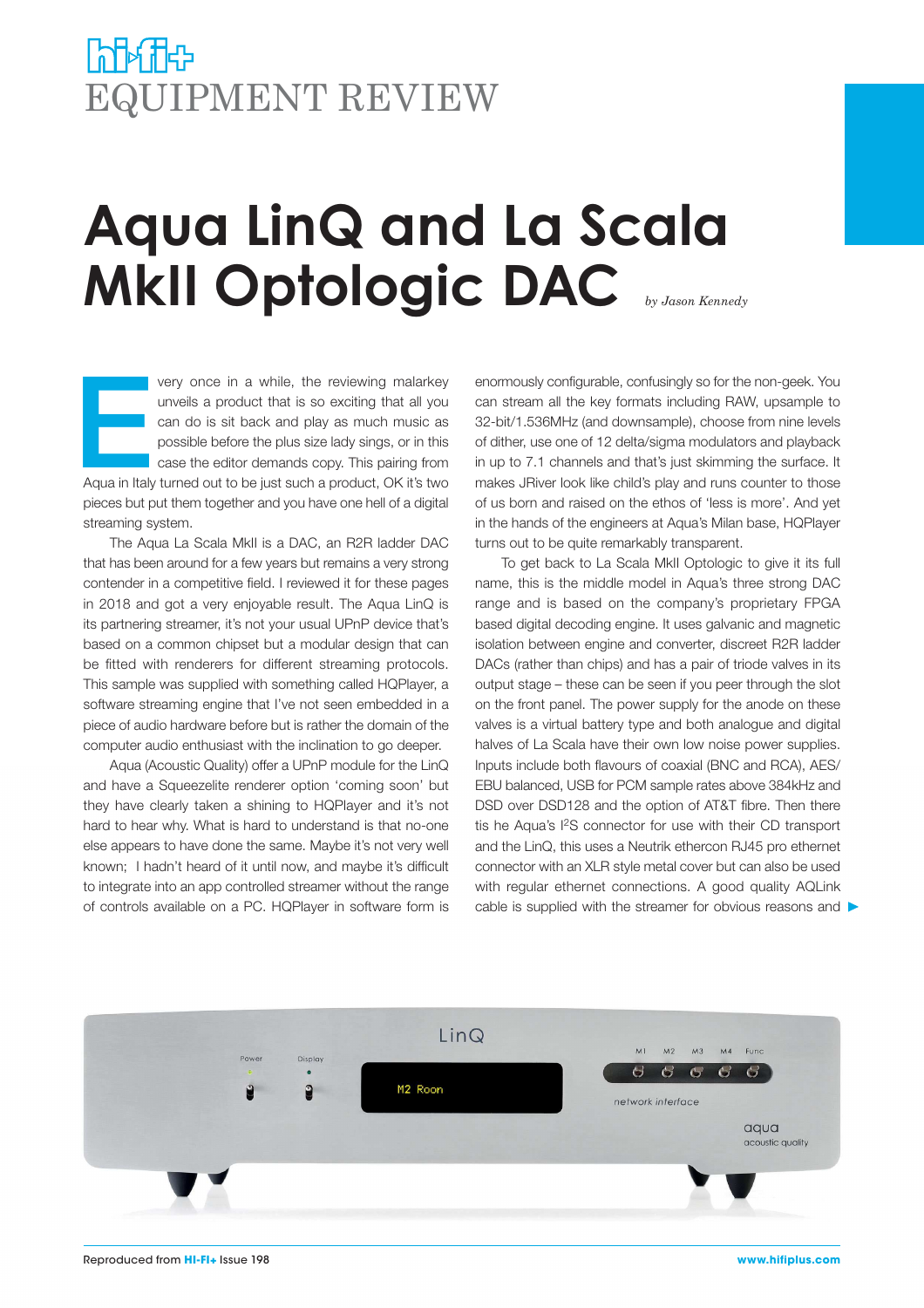#### *"La Scala also proved to be very good at revealing the reverb on every voice and acoustic instrument played."*

was used for the review. I also employed the power cables found in both boxes, atypically for high end audio these are good quality examples which is a nice touch.

The LinQ is controlled by Roon so you need a Roon Core running on the network. The way you set it up in Roon is slightly different to usual but not complicated; just pull down one of the switches on the LinQ to reveal the IP address of the HQP Core, choose 'Add HQPlayer' and enter the IP and with luck you will be away. Because our sample had already seen some shelves, I had to go to the LinQ's IP on my browser and hit factory reset to get it working and in the process discovered that this is where system updates can be done when required.

The LinQ has four module slots for alternative renderers, a galvanically isolated output stage with connections to dual and single AES outputs, coax and BNC SPDIF and the aforementioned AQLink plus a LAN connector for hook up to the network. There's no Wi-Fi connection nor any option for wireless streaming over Bluetooth or Airplay to the LinQ; it is dedicated to the delivery of maximum fidelity as one might hope.

My research started with the La Scala DAC alone which was connected directly to a Melco N10 45th Anniversary server via USB. I generally use a streamer in my digital set ups but the Melco's own output was outplaying my rather more affordable streamer. This configuration produced an articulate and revealing result that was very easy to enjoy, there was no sense of obvious valvey-ness in the tonal balance which seemed very even handed and capable of delivering excellent bass lines. My notes do mention depth of tone early on however and that is often a result of thermionic devices being involved, and one reason why Beethoven's String Quartets sounded so open, lyrical and fluent. Dynamics were excellent too, this was apparent with the quartet and a track by Jim O'Rourke ['Friends with Benefits', Simple Songs, Drag City]] which was also really well articulated, every inflection of the bittersweet song was clear and fluent.

La Scala also proved to be very good at revealing the reverb on every voice and acoustic instrument played, even Radiohead's largely electric/electronic 'Desert Island Disk' [Moon Shaped Pool, XL] has an acoustic quitar with apparently natural reverb that defines the space it was captured in. Even Thom Yorke's muttered lyrics were easy to comprehend on 'Ful Stop' (sic), a song that offered up a genuinely rich pageant of sound. The Melco N10 is a very fine server (the best I've tried in a long while) but you need a decent DAC to get this much out of it, and I did wonder whether the LinQ would be able to bring much more to the party. It turns out that I underestimated its potential quite severely, so much so in fact that I regretted not adding it to the system earlier. OK, so using HQPlayer into a streamer requires a license (the desktop software costs £225) and apparently the Roon integration took a bit of work, but once again why is this not more popular? I can only think that implementation is, as ever, a significant part of the equation.

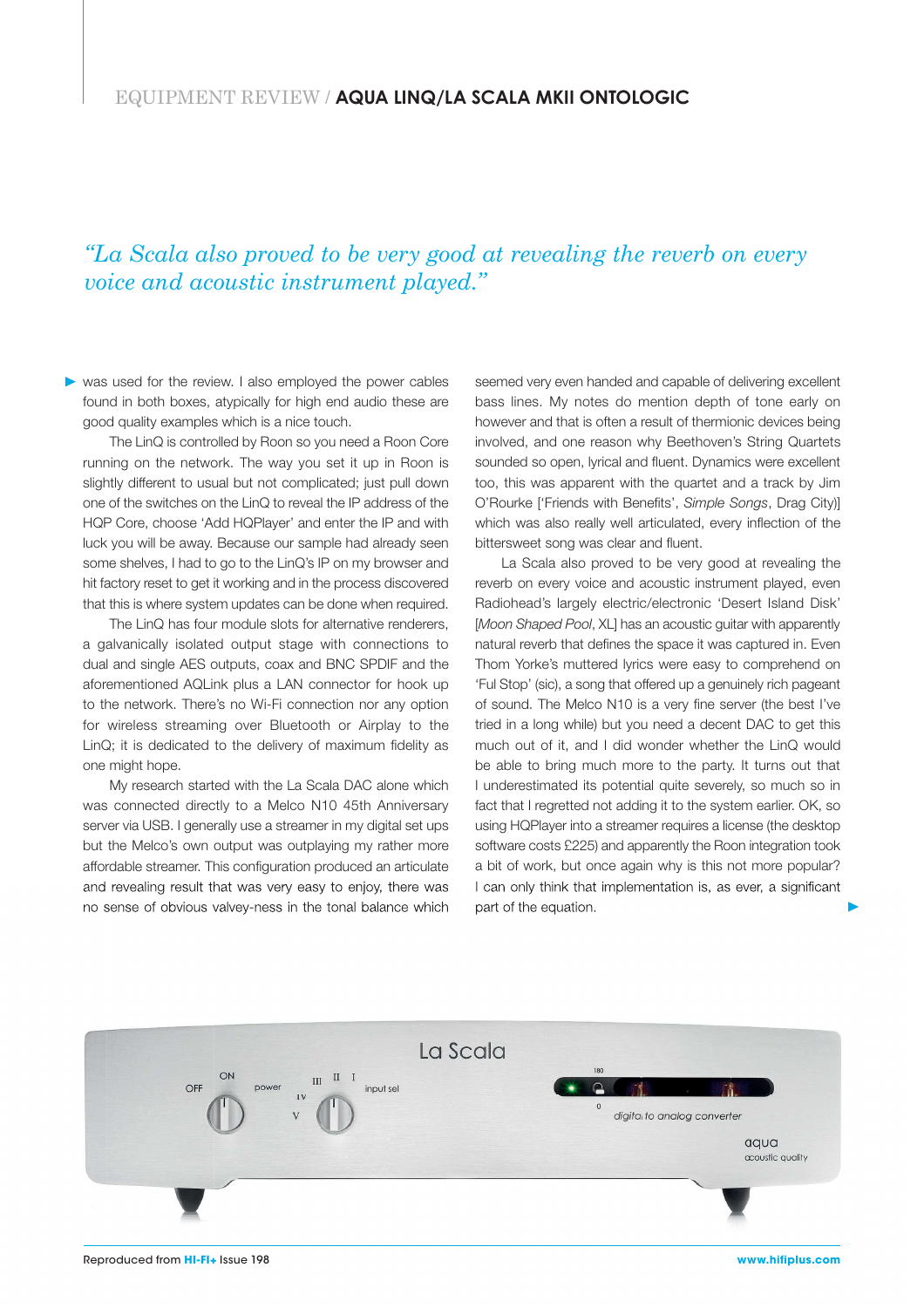#### EQUIPMENT REVIEW / **AQUA LINQ/LA SCALA MKII ONTOLOGIC**

*"There was no emphasis on tonal balance; the focus was on the emotional honesty of the singer and the song."*



Initially I put on Van Morrison's 'The Way Young Lovers Do' [Astral Weeks, Warner Bros], which isn't the slickest of recordings and generally sounds that way, here it had a coherence and lack of hash that was quite striking. It's almost as if the streamer is stripping away everything that isn't music and presenting the DAC with the signal alone in a precise yet fluent form that sounds so right it's uncanny. It's listening at a higher level, chakras fully aligned with the light of musical communication precisely focused yet natural in its pinpoint imaging and dynamic energy. All of which allows the listener to appreciate just how the composition was recorded and engineered without this analysis getting in the way of the musical beauty. On the next track from Astral Weeks, the sublime 'Madame George', for instance the voice still sounds a little 'hot' but the strings, the guitar and the bass are all clear and there appears to be none of the hash, the subtle graininess that old analogue recordings seem to gain when converted to digital. As the youth of today might say this is next level shit.

Roon picked Christian Scott ['Angola, LA & the 13th Amendment', Yesterday You Said Tomorrow, Concord Jazz] for me to listen to next, I do like the way it will find something vaguely similar in your library that may have been overlooked or forgotten, this had a dynamic energy that made the advantages of modern recording methods very clear. The drums having real power that reinforces the visceral quality that the LinQ is so good at revealing, the immediacy produced making the band sound so real. There is really no option to change tracks half way through when the sound is this good, even an unfamiliar piece like this really brings a lump to the throat. Going back to 'Desert Island Disk' I started to hear the way that different sounds are faded in and out of the mix and give it a magical quality. It's also clear that the vocal has been softened a little to achieve a more homogenous blend with the backing. Going for something more stripped back I played 'All I Want' from Blue [Joni Mitchell's now 50 year old early masterpiece, on A&M], the digital version of this can often sound thin even though it's in high res but here there was no emphasis on tonal balance; the focus was on the emotional honesty of the singer and the song. That and the acoustic guitar from Stephen Stills and the fact that there's a mandolin in there that had never attracted my attention before. Roon picked out Stills' 'Blind Fiddler Medley' [Stills Alone, Vision/ Gold Hill] as a follow up which sounds superb. I've used Roon with a few streamers over the years and often thought that simpler and far less user friendly control apps sounded better; in this application it clearly wasn't getting in the way but it's not doing so much of the heavy lifting either.

The Aqua pairing is very good at revealing differences in recording quality to the extent that those made in the digital era are generally more powerful and have stronger bass than their analogue predecessors. Both types of recording sound great however the distinction is stronger than with less revealing digital sources. A dramatic reduction in time smear is one of the many benefits of these units and the LinQ in particular, timing has long been the an area where analogue sources excel but here we find digital putting up a particularly strong fight and this makes all music sound better and live music often the best. Bugge Wesseltoft, Dan Berglund and